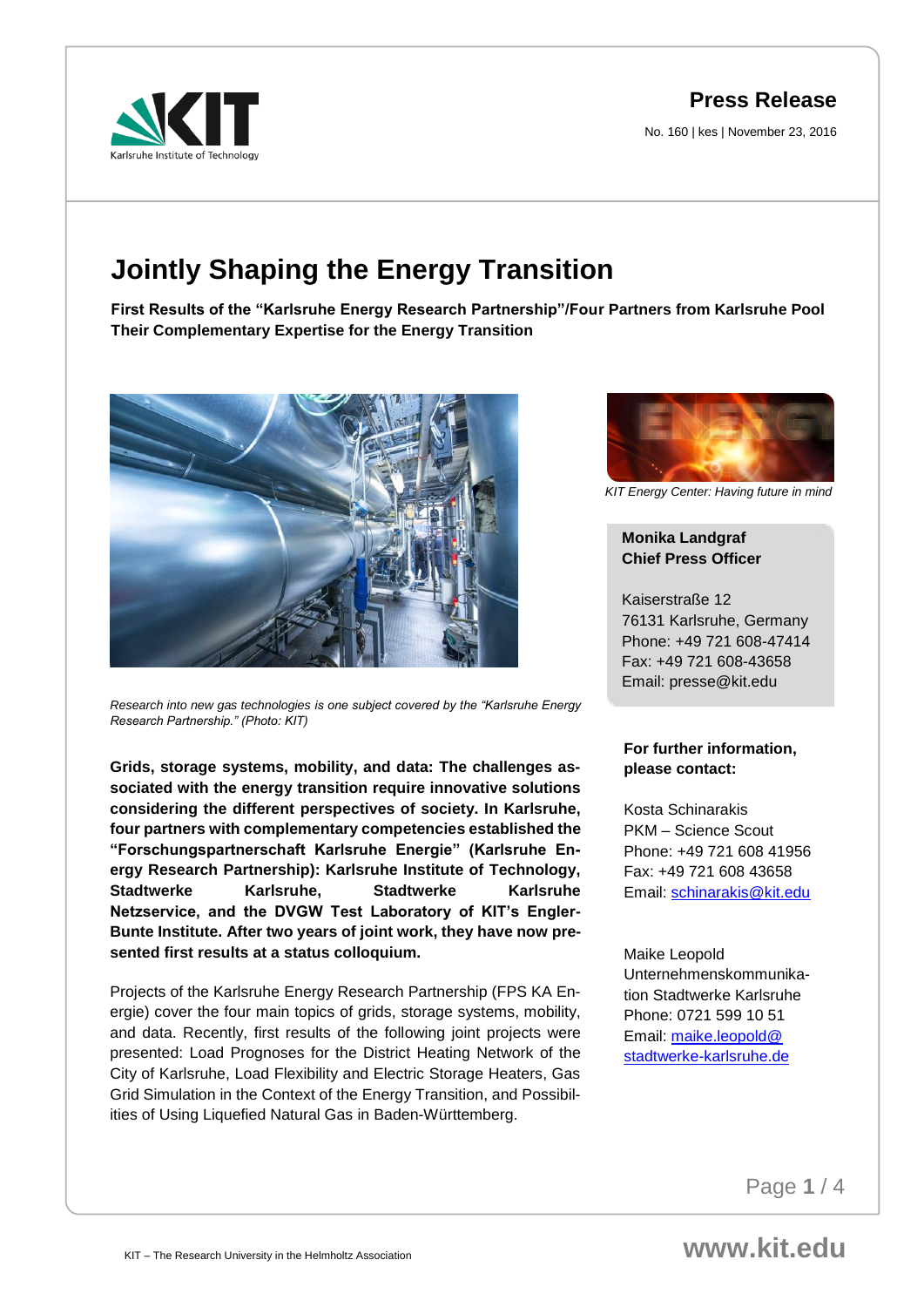

### **Load Prognoses for the District Heating Network**

How much heat will be needed tomorrow? It is important to reliably answer this question in order to be able to plan the desired heat supply from the Karlsruhe refinery and to optimally plan the use of heating power plants. Under FPS KA, a prognosis software was developed. In winter 2015/2016, it was used successfully to predict the demand with a low residual error of seven percent on the average. Prognosis is based on temperature prognoses for the next day and on typical patterns for the different weekdays and holidays.

#### **Load Flexibility and Electric Storage Heaters**

Supply of renewable energies varies. Hence, the demand for energy should react flexibly to supply, e.g. by the dynamic control of electric storage heaters, heat pumps, co-generation systems, heat accumulators, or the charging process of electric cars. Under FPS KA, electric storage heaters were studied in order to activate so far unused control flexibility. As a basis, household load profiles and status data of the distribution grid were used. By means of energy system models, optimized control recommendations were developed and concrete technical challenges were identified. In a next step, technical implementation on the prototype scale is planned.

#### **Gas Grid Simulation**

In the future, the existing gas grid infrastructure is planned to be used increasingly as storage, transportation, and distribution system for gases from renewable sources, such as biogas, hydrogen, or synthetic natural gas (SNG). In case of an oversupply of electricity, e.g. from wind turbines or solar facilities, power can be converted into hydrogen or methane by the so-called power-to-gas process. Vice versa, electrical energy can be supplied flexibly via gas-based cogeneration systems or gas power plants. By means of simulations based on real data, major aspects for the operation of gas grids, such as compliance with hydrogen limits or regulations for customer billing, are studied.

#### **LNG in Baden-Württemberg**

Energy density of liquefied natural gas (LNG) is comparable to that of liquid fuels. Hence, LNG may be applied as low-emission fuel in trucks, shipping industry or for covering peak loads in the power grid. Under FPS KA, possibilities of using LNG in Baden-Württemberg are studied. It is analyzed whether supply security will be improved by the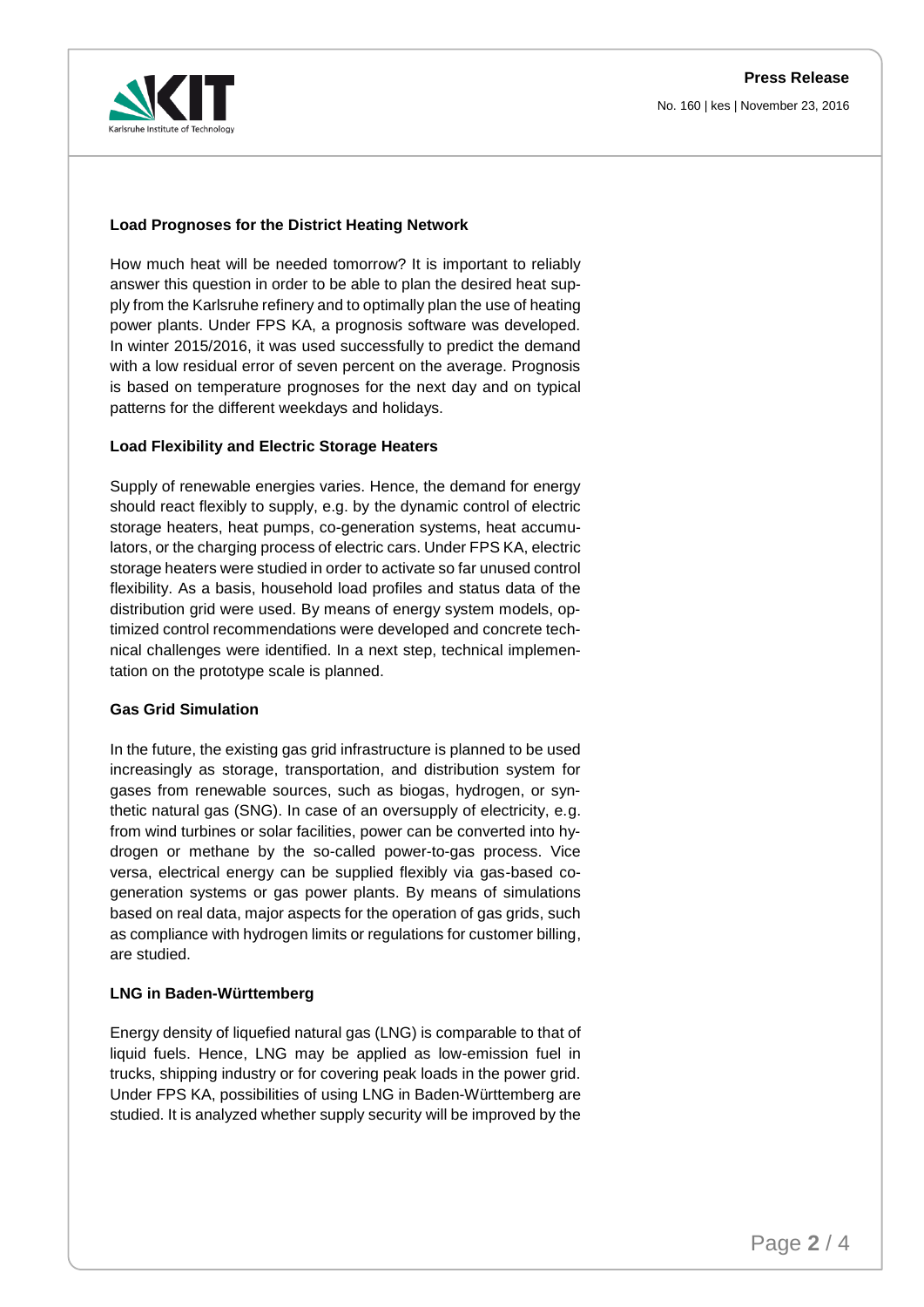**Press Release** No. 160 | kes | November 23, 2016



construction of an LNG store in Baden-Württemberg. Due to its central location in terms of transport, Karlsruhe would be highly suited for construction of a so-called LNG hub. Within the framework of the project, various technologies and the establishment of the infrastructure required for various scenarios are evaluated.

The **Karlsruhe Energy Research Partnership** (FPS KA Energie) contributes to the energy transition. The four cooperation partners, namely, Karlsruhe Institute of Technology (KIT), Stadtwerke Karlsruhe GmbH (SWK), Stadtwerke Karlsruhe Netzservice GmbH (SWKN), and the DVGW Test Laboratory of KIT's Engler-Bunte Institute (DVGW-EBI; DVGW: German Technical and Scientific Association for Gas and Water) cooperate to develop a sustainable energy supply system. The partners pool complementary competencies and resources for the development and implementation of advanced and innovative solutions for future energy systems. They study technical, ecological, economic, legal and regulatory as well as socio-political issues and, in addition, plan to promote close-to-practice education of students at KIT. Systematic research into grids, storage systems, mobility, and data is based on three research platforms existing in Karlsruhe: The GasPlus-Lab, the Energy Lab 2.0, and Quartier Zukunft (District Future). Joint Projects under FPS KA Energie in particular focus on the following topics: Grids for grid-bound energy supply and their coupling, storage technologies, virtual power plants, gas-plus technologies, gas and electric mobility, innovative types of use of renewable energies, and energy-related aspects of sustainable urban development.

#### **More about the KIT Energy Center: [http://www.energy.kit.edu](http://www.energy.kit.edu/)**

**Karlsruhe Institute of Technology (KIT) pools its three core tasks of research, higher education, and innovation in a mission. With about 9,300 employees and 25,000 students, KIT is one of the big institutions of research and higher education in natural sciences and engineering in Europe.** 

**KIT – The Research University in the Helmholtz Association**

*Since 2010, the KIT has been certified as a family-friendly university.*

This press release is available on the internet at [www.kit.edu.](http://www.kit.edu/)